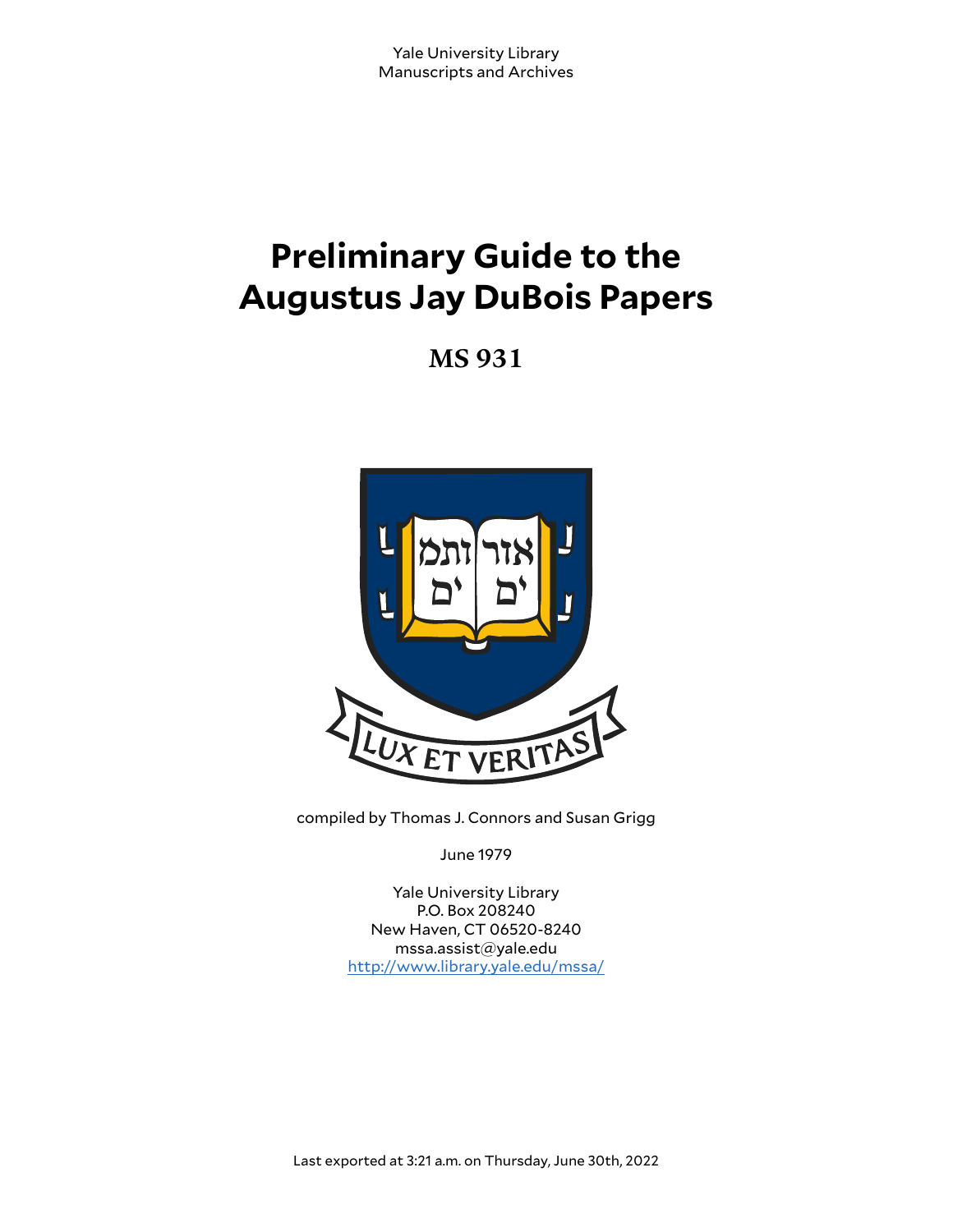# **Table of Contents**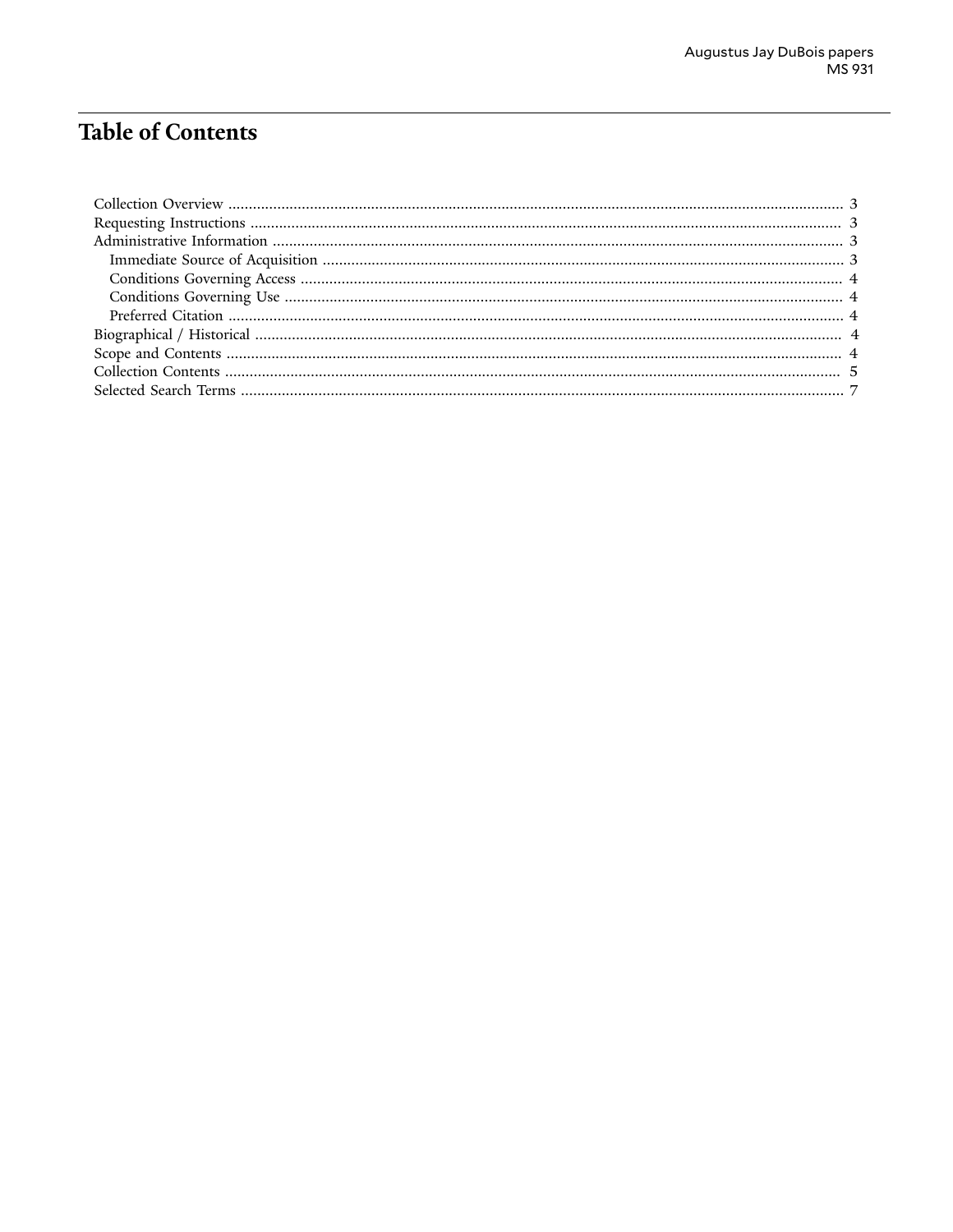#### <span id="page-2-0"></span>**Collection Overview**

|                                     | <b>REPOSITORY:</b> Manuscripts and Archives<br><b>Yale University Library</b><br>P.O. Box 208240<br>New Haven, CT 06520-8240<br>msa. assist@yale.edu<br>http://www.library.yale.edu/mssa/                                                                                                                                                                                                                                                                                          |
|-------------------------------------|------------------------------------------------------------------------------------------------------------------------------------------------------------------------------------------------------------------------------------------------------------------------------------------------------------------------------------------------------------------------------------------------------------------------------------------------------------------------------------|
| <b>CALL NUMBER: MS 931</b>          |                                                                                                                                                                                                                                                                                                                                                                                                                                                                                    |
|                                     | <b>CREATOR:</b> DuBois, A. J. (Augustus Jay), 1849-1915                                                                                                                                                                                                                                                                                                                                                                                                                            |
|                                     | <b>TITLE:</b> Augustus Jay DuBois papers                                                                                                                                                                                                                                                                                                                                                                                                                                           |
|                                     | <b>DATES: 1869-1913</b>                                                                                                                                                                                                                                                                                                                                                                                                                                                            |
| PHYSICAL DESCRIPTION: 3 linear feet |                                                                                                                                                                                                                                                                                                                                                                                                                                                                                    |
| <b>LANGUAGE: English</b>            |                                                                                                                                                                                                                                                                                                                                                                                                                                                                                    |
|                                     | <b>SUMMARY:</b> Correspondence, engineering notebooks, lectures, and manuscripts on<br>engineering, poems, plays, newspaper clippings, and other printed matter.<br>The correspondence is chiefly on engineering, but also contains three notes<br>from Oliver Wendell Holmes, Sr. discussing science and religion. All of DuBois'<br>poems and plays also deal with the topics of science and religion. Also<br>included is his unpublished manuscript: Mechanics of Engineering. |
|                                     | <b>ONLINE FINDING AID:</b> To cite or bookmark this finding aid, please use the following link: https://<br>hdl.handle.net/10079/fa/mssa.ms.0931                                                                                                                                                                                                                                                                                                                                   |

#### <span id="page-2-1"></span>**Requesting Instructions**

To request items from this collection for use in the Manuscripts and Archives reading room, please use the request links in the HTML version of this finding aid, available at [https://hdl.handle.net/10079/fa/](https://hdl.handle.net/10079/fa/mssa.ms.0931) [mssa.ms.0931](https://hdl.handle.net/10079/fa/mssa.ms.0931).

To order reproductions from this collection, please go to [http://www.library.yale.edu/mssa/](http://www.library.yale.edu/mssa/ifr_copy_order.html) [ifr\\_copy\\_order.html.](http://www.library.yale.edu/mssa/ifr_copy_order.html) The information you will need to submit an order includes: the collection call number, collection title, series or accession number, box number, and folder number or name.

Key to the container abbreviations used in the PDF finding aid:

b. box

## <span id="page-2-2"></span>**Administrative Information**

#### <span id="page-2-3"></span>**Immediate Source of Acquisition**

Gift to Yale University in 1937.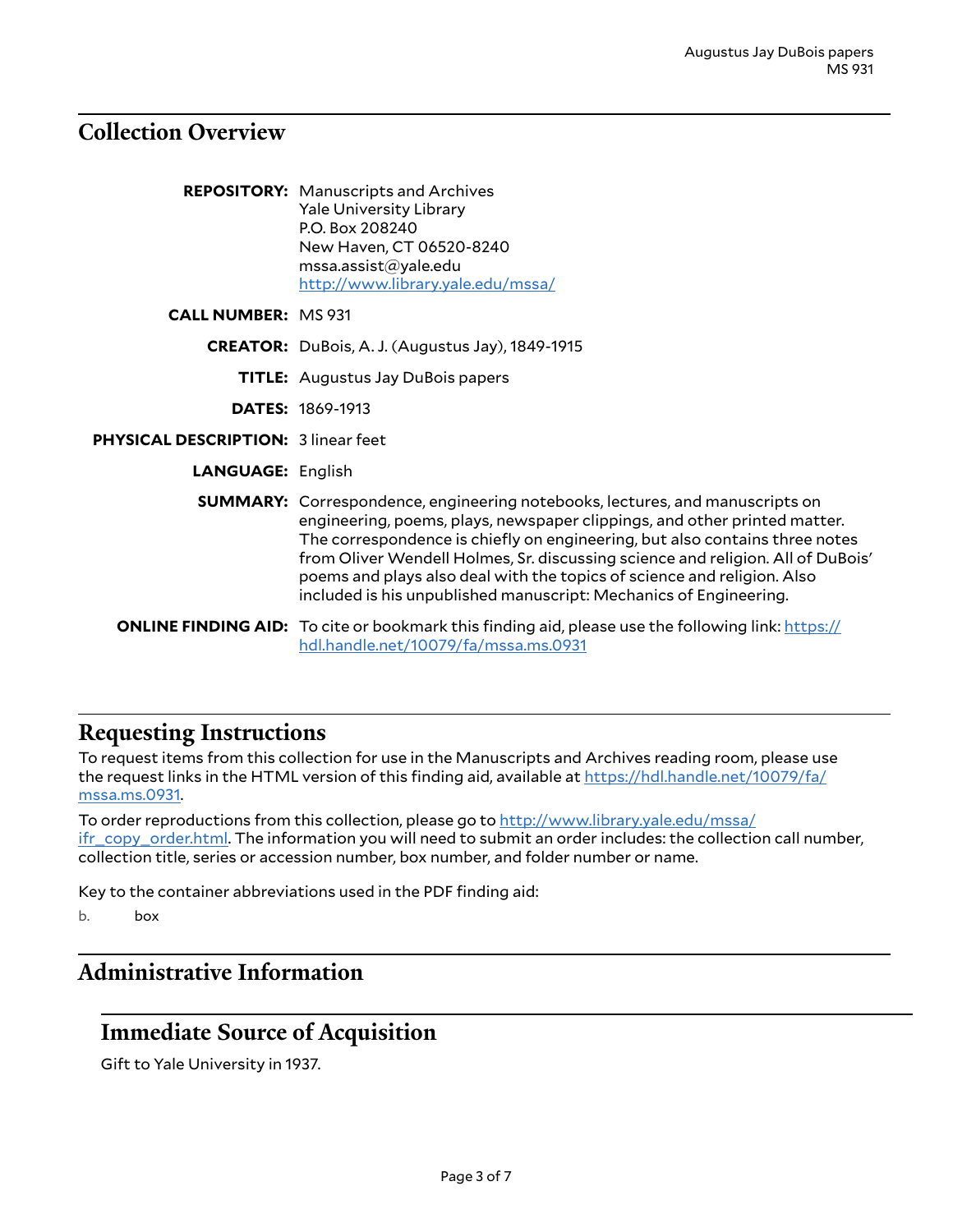### <span id="page-3-0"></span>**Conditions Governing Access**

The materials are open for research.

### <span id="page-3-1"></span>**Conditions Governing Use**

Unpublished materials authored or otherwise produced by the creator(s) of this collection are in the public domain. There are no restrictions on use. Copyright status for other collection materials is unknown. Transmission or reproduction of materials protected by U.S. Copyright Law (Title 17, U.S.C.) beyond that allowed by fair use requires the written permission of the copyright owners. Works not in the public domain cannot be commercially exploited without permission of the copyright owners. Responsibility for any use rests exclusively with the user.

### <span id="page-3-2"></span>**Preferred Citation**

Augustus Jay DuBois Papers (MS 931). Manuscripts and Archives, Yale University Library.

### <span id="page-3-3"></span>**Biographical / Historical**

Augustus Jay DuBois, Ph.B. 1869, C.E. 1870, Ph.D. 1873. Assistant in Field Engineering 1874-1875; Higgin Professor of Dynamic Engineering 1877-1884; Professor of Civil Engineering 1884-1915, author of Elements of Mechanics.

[*Historical Register of Yale University*, 1701-1937]

### <span id="page-3-4"></span>**Scope and Contents**

The Augustus J. DuBois papers, 1869-1913, consist of three linear feet of correspondence, writings, and printed matter related to his teaching and writing. The correspondence, consisting mostly of incoming letters, is mainly concerned with engineering, but there are also three notes from Oliver Wendell Holmes, Sr., acknowledging and commenting on DuBois's writings on science and religion. The writings consist of notes, manuscripts, and typescripts of DuBois's poems and plays, his lectures, and his published and unpublished works on engineering and the relation between science and religion. The printed matter is mainly reprints and clippings.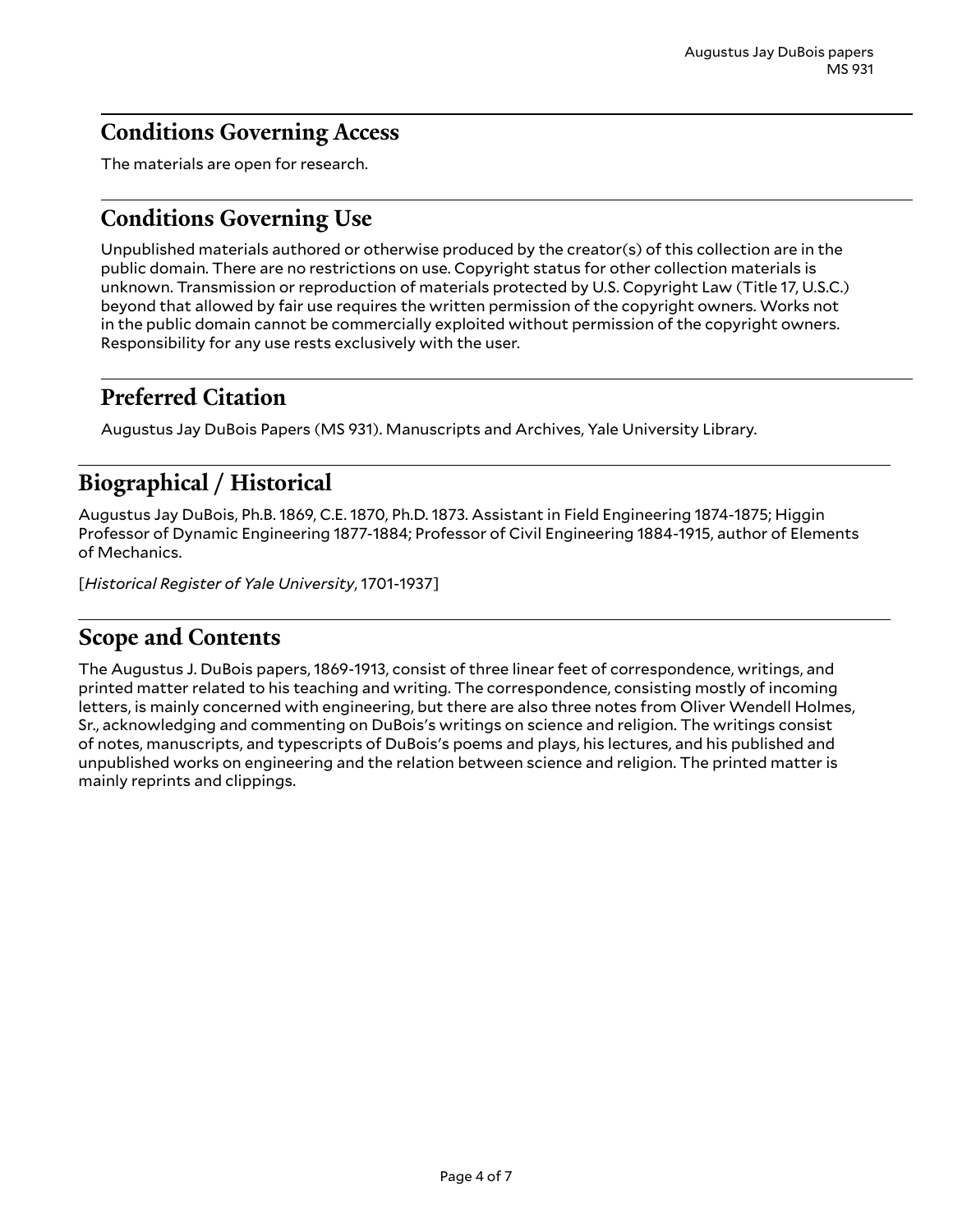# <span id="page-4-0"></span>**Collection Contents**

| b.1   | Correspondence (A-Z)                                                                          | 1873-1897  |
|-------|-----------------------------------------------------------------------------------------------|------------|
|       | Manuscript notebooks                                                                          |            |
| b.2   | "The New Haven Water Works"<br>English                                                        | 1869       |
| b.2   | "A Comparison of a Few of the Combinations Used in the Construction of<br>Bridges"<br>English | 1870       |
| b.2   | "An Investigation of the Strains in Framed Structures"<br>English                             | 1872       |
| b.4,3 | The Elements of Graphical Statistics                                                          | 1876       |
| b.5   | The Elements of Graphical Statistics: Atlas and Index                                         | 1876       |
| b.5   | Engineering notebooks                                                                         | undated    |
|       | Manuscript notebooks (translations by A. J. DuBois)                                           |            |
| b.6   | "Fall of Solid Bodies in a Liquid" by Ritter von Rittinger<br>English                         | 1869       |
| b.6   | "Graphical Statistics" by Gustav Zeuner<br>English                                            | [1869?]    |
| b.6   | Outline of the Mechanical Theory of Heat by Gustav Zeuner<br>English                          | 1873       |
| b.7   | Mechanics of Engineering, vol. 2: manuscript<br>English                                       | 1902       |
|       | Lecture manuscripts                                                                           |            |
| b.8   | "The Early History of the Steam Engine"<br>English                                            | 1879       |
| b.8   | "The Story of a Lighthouse": manuscript and typescript<br>English                             | [1880?]    |
| b. 8  | "Work and Heat," parts I and II<br>English                                                    | 1883       |
| b.8   | "Geology vs. Astronomy"<br>English                                                            | undated    |
| b.8   | Poems and plays                                                                               | undated    |
| b. 9  | "Science and Faith": manuscript and reprint<br>English                                        | 1881, 1892 |
| b.9   | "Science and the Spiritual": manuscript and reprint<br>English                                | 1886, 1887 |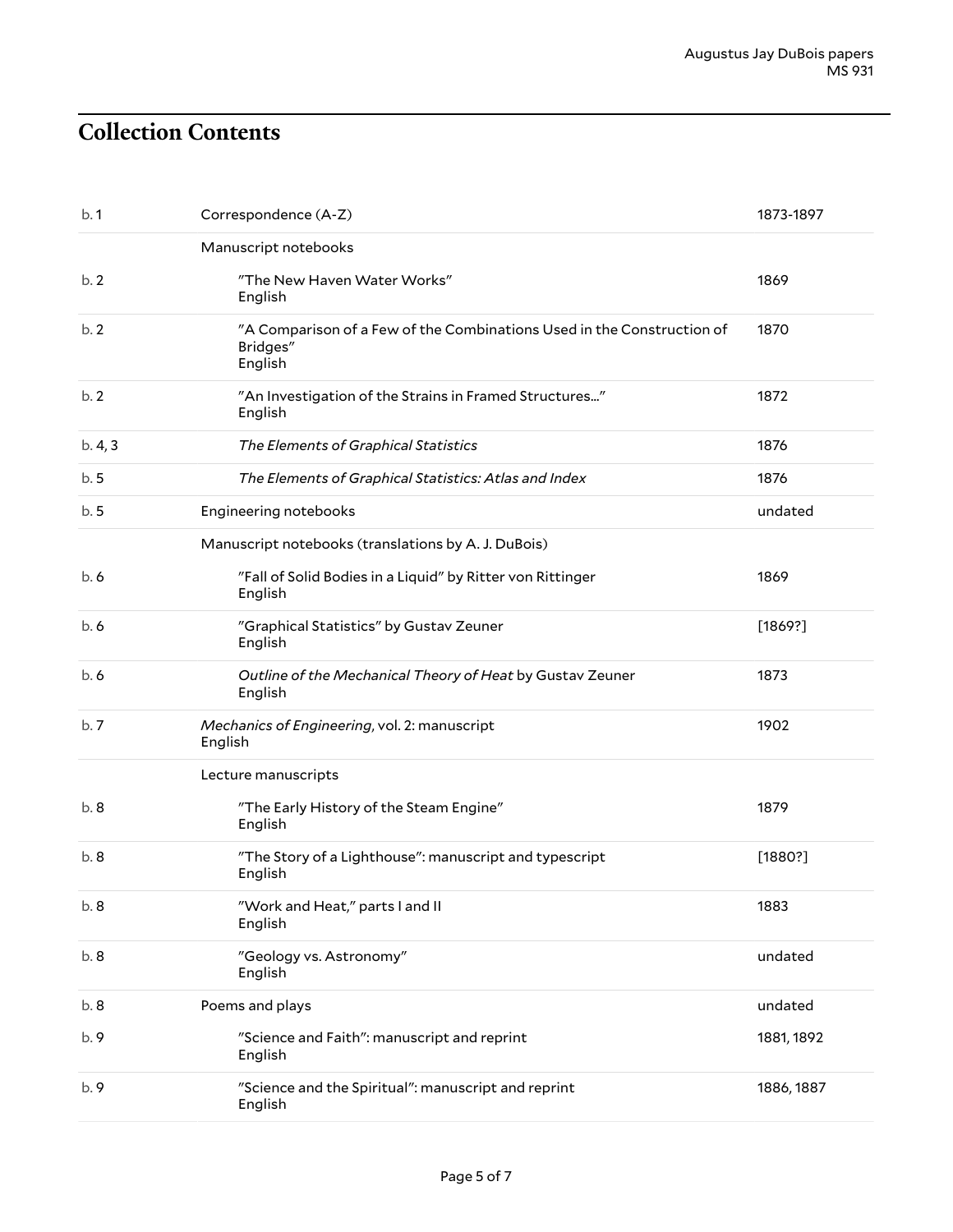| b.9  | "Science and Miracle": manuscript and typescript<br>English                                | [1888?]    |
|------|--------------------------------------------------------------------------------------------|------------|
| b.9  | "Science and Religion": manuscript<br>English                                              | [1890?]    |
| b.9  | "The Religion of a Scientist": typescript<br>English                                       | 1905       |
| b.9  | "Science and the Supernatural": manuscript and reprint<br>English                          | 1890, 1908 |
| b.9  | "The Religion of a Civil Engineer": reprint<br>English                                     | 1913       |
| b.9  | "Science and Immortality": manuscript<br>English                                           | undated    |
| b.10 | Poems by various authors: typescripts                                                      | undated    |
| b.11 | Notebook containing newspaper and magazine clippings and mathematics<br>notes              | 1875-1880  |
| b.11 | Newspaper and magazine clippings, notes, and miscellaneous printed matter 1879, 1882, 1886 |            |